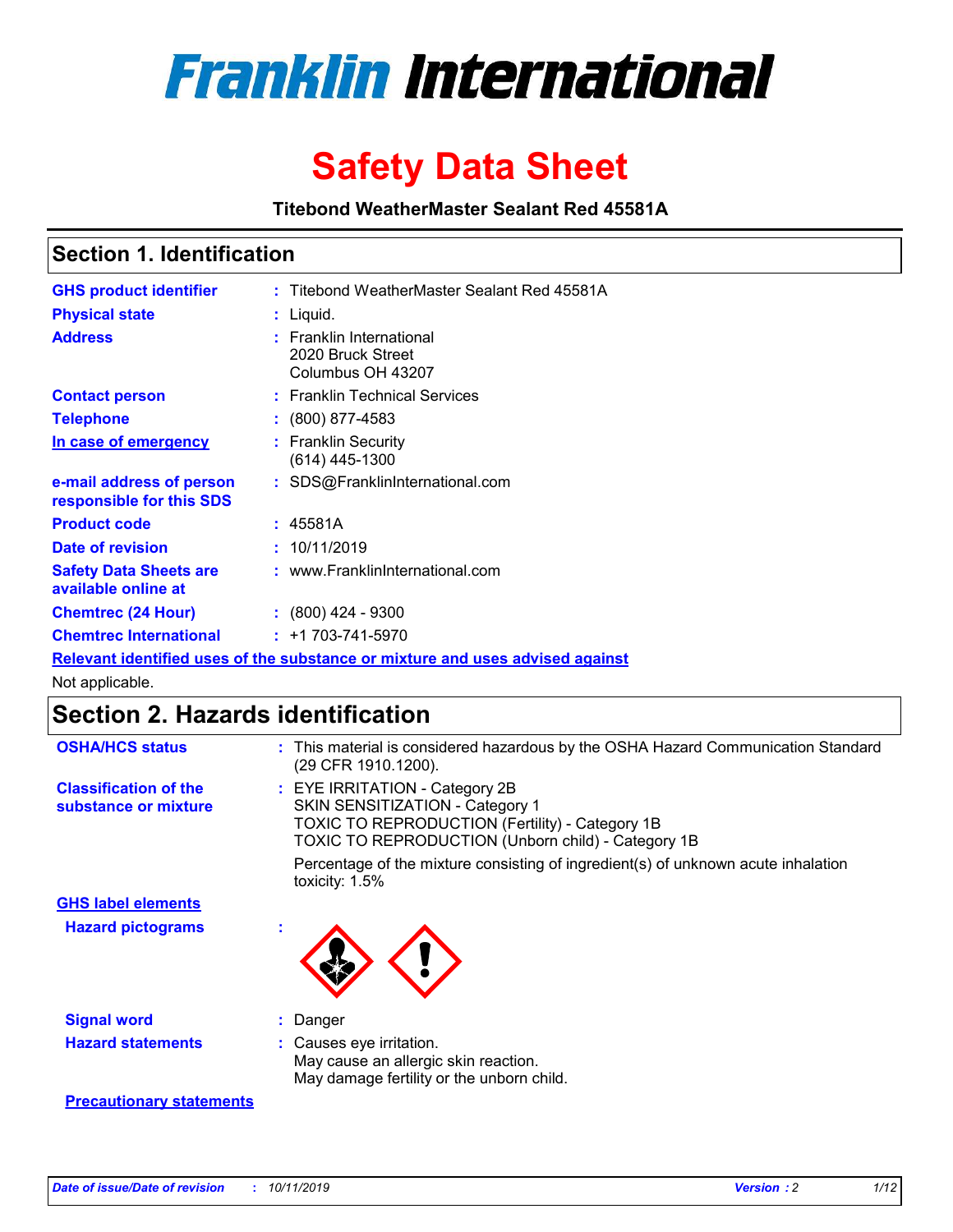### **Section 2. Hazards identification**

| <b>Prevention</b>                          | : Obtain special instructions before use. Do not handle until all safety precautions have<br>been read and understood. Wear protective gloves. Wear eye or face protection.<br>Wear protective clothing. Avoid breathing vapor. Wash hands thoroughly after handling.<br>Contaminated work clothing must not be allowed out of the workplace.                                                        |
|--------------------------------------------|------------------------------------------------------------------------------------------------------------------------------------------------------------------------------------------------------------------------------------------------------------------------------------------------------------------------------------------------------------------------------------------------------|
| <b>Response</b>                            | : IF exposed or concerned: Get medical attention. IF ON SKIN: Wash with plenty of<br>soap and water. Wash contaminated clothing before reuse. If skin irritation or rash<br>occurs: Get medical attention. IF IN EYES: Rinse cautiously with water for several<br>minutes. Remove contact lenses, if present and easy to do. Continue rinsing. If eye<br>irritation persists: Get medical attention. |
| <b>Storage</b>                             | : Store locked up.                                                                                                                                                                                                                                                                                                                                                                                   |
| <b>Disposal</b>                            | : Dispose of contents and container in accordance with all local, regional, national and<br>international regulations.                                                                                                                                                                                                                                                                               |
| <b>Hazards not otherwise</b><br>classified | : Product generates methanol during cure.                                                                                                                                                                                                                                                                                                                                                            |
|                                            |                                                                                                                                                                                                                                                                                                                                                                                                      |

## **Section 3. Composition/information on ingredients**

| <b>Substance/mixture</b><br>Mixture                  |                   |                     |
|------------------------------------------------------|-------------------|---------------------|
| Ingredient name                                      | $\frac{9}{6}$     | <b>CAS number</b>   |
| 3-aminopropyltriethoxysilane<br>Dibutyltin dilaurate | l≤3<br>$\leq 0.3$ | 919-30-2<br>77-58-7 |

Any concentration shown as a range is to protect confidentiality or is due to batch variation.

**There are no additional ingredients present which, within the current knowledge of the supplier and in the concentrations applicable, are classified as hazardous to health or the environment and hence require reporting in this section.**

**Occupational exposure limits, if available, are listed in Section 8.**

## **Section 4. First aid measures**

| <b>Description of necessary first aid measures</b> |                                                                                                                                                                                                                                                                                                                                                                                                                                                                                                                                                                                                                                                                                                                                                                           |  |  |  |
|----------------------------------------------------|---------------------------------------------------------------------------------------------------------------------------------------------------------------------------------------------------------------------------------------------------------------------------------------------------------------------------------------------------------------------------------------------------------------------------------------------------------------------------------------------------------------------------------------------------------------------------------------------------------------------------------------------------------------------------------------------------------------------------------------------------------------------------|--|--|--|
| <b>Eye contact</b>                                 | : Immediately flush eyes with plenty of water, occasionally lifting the upper and lower<br>eyelids. Check for and remove any contact lenses. Continue to rinse for at least 10<br>minutes. If irritation persists, get medical attention.                                                                                                                                                                                                                                                                                                                                                                                                                                                                                                                                 |  |  |  |
| <b>Inhalation</b>                                  | : Remove victim to fresh air and keep at rest in a position comfortable for breathing. If<br>not breathing, if breathing is irregular or if respiratory arrest occurs, provide artificial<br>respiration or oxygen by trained personnel. It may be dangerous to the person providing<br>aid to give mouth-to-mouth resuscitation. Get medical attention. If unconscious, place<br>in recovery position and get medical attention immediately. Maintain an open airway.<br>Loosen tight clothing such as a collar, tie, belt or waistband. In case of inhalation of<br>decomposition products in a fire, symptoms may be delayed. The exposed person may<br>need to be kept under medical surveillance for 48 hours.                                                       |  |  |  |
| <b>Skin contact</b>                                | : Wash with plenty of soap and water. Remove contaminated clothing and shoes. Wash<br>contaminated clothing thoroughly with water before removing it, or wear gloves.<br>Continue to rinse for at least 10 minutes. Get medical attention. In the event of any<br>complaints or symptoms, avoid further exposure. Wash clothing before reuse. Clean<br>shoes thoroughly before reuse.                                                                                                                                                                                                                                                                                                                                                                                     |  |  |  |
| <b>Ingestion</b>                                   | : Wash out mouth with water. Remove dentures if any. Remove victim to fresh air and<br>keep at rest in a position comfortable for breathing. If material has been swallowed and<br>the exposed person is conscious, give small quantities of water to drink. Stop if the<br>exposed person feels sick as vomiting may be dangerous. Do not induce vomiting<br>unless directed to do so by medical personnel. If vomiting occurs, the head should be<br>kept low so that vomit does not enter the lungs. Get medical attention. Never give<br>anything by mouth to an unconscious person. If unconscious, place in recovery position<br>and get medical attention immediately. Maintain an open airway. Loosen tight clothing<br>such as a collar, tie, belt or waistband. |  |  |  |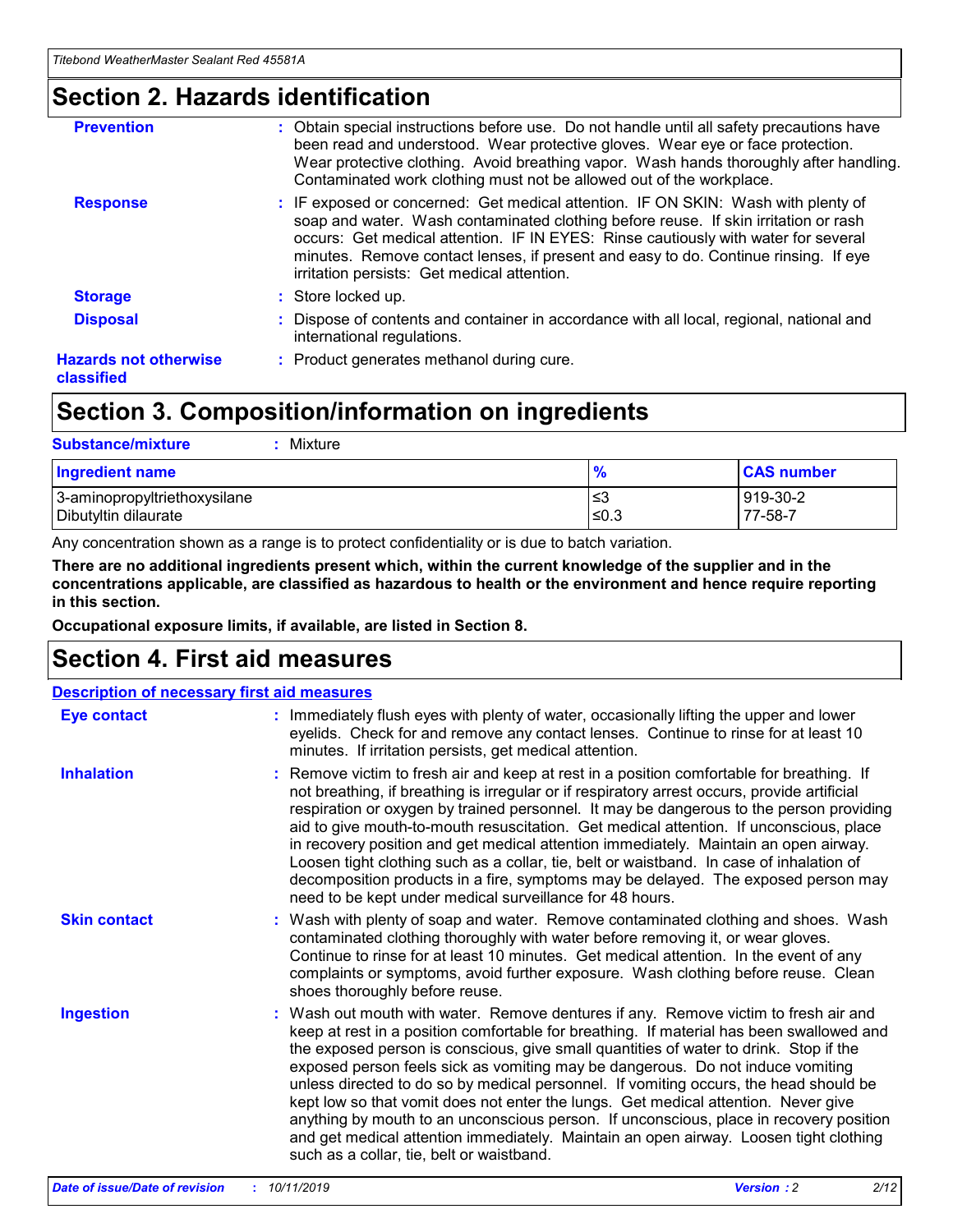## **Section 4. First aid measures**

| Most important symptoms/effects, acute and delayed |                                       |                                                                                                                                                                                                                                                                                                                                                                                                                 |  |  |  |
|----------------------------------------------------|---------------------------------------|-----------------------------------------------------------------------------------------------------------------------------------------------------------------------------------------------------------------------------------------------------------------------------------------------------------------------------------------------------------------------------------------------------------------|--|--|--|
|                                                    | <b>Potential acute health effects</b> |                                                                                                                                                                                                                                                                                                                                                                                                                 |  |  |  |
| <b>Eye contact</b>                                 |                                       | : May cause eye irritation.                                                                                                                                                                                                                                                                                                                                                                                     |  |  |  |
| <b>Inhalation</b>                                  |                                       | : No known significant effects or critical hazards.                                                                                                                                                                                                                                                                                                                                                             |  |  |  |
| <b>Skin contact</b>                                |                                       | : May cause skin irritation.                                                                                                                                                                                                                                                                                                                                                                                    |  |  |  |
| <b>Ingestion</b>                                   |                                       | : No known significant effects or critical hazards.                                                                                                                                                                                                                                                                                                                                                             |  |  |  |
| <b>Over-exposure signs/symptoms</b>                |                                       |                                                                                                                                                                                                                                                                                                                                                                                                                 |  |  |  |
| <b>Eye contact</b>                                 |                                       | : Adverse symptoms may include the following:<br>irritation<br>watering<br>redness                                                                                                                                                                                                                                                                                                                              |  |  |  |
| <b>Inhalation</b>                                  |                                       | : Adverse symptoms may include the following:<br>reduced fetal weight<br>increase in fetal deaths<br>skeletal malformations                                                                                                                                                                                                                                                                                     |  |  |  |
| <b>Skin contact</b>                                |                                       | : Adverse symptoms may include the following:<br>irritation<br>redness<br>reduced fetal weight<br>increase in fetal deaths<br>skeletal malformations                                                                                                                                                                                                                                                            |  |  |  |
| <b>Ingestion</b>                                   |                                       | : Adverse symptoms may include the following:<br>reduced fetal weight<br>increase in fetal deaths<br>skeletal malformations                                                                                                                                                                                                                                                                                     |  |  |  |
|                                                    |                                       | <b>Indication of immediate medical attention and special treatment needed, if necessary</b>                                                                                                                                                                                                                                                                                                                     |  |  |  |
| <b>Notes to physician</b>                          |                                       | : In case of inhalation of decomposition products in a fire, symptoms may be delayed.<br>The exposed person may need to be kept under medical surveillance for 48 hours.                                                                                                                                                                                                                                        |  |  |  |
| <b>Specific treatments</b>                         |                                       | : No specific treatment.                                                                                                                                                                                                                                                                                                                                                                                        |  |  |  |
| <b>Protection of first-aiders</b>                  |                                       | : No action shall be taken involving any personal risk or without suitable training. If it is<br>suspected that fumes are still present, the rescuer should wear an appropriate mask or<br>self-contained breathing apparatus. It may be dangerous to the person providing aid to<br>give mouth-to-mouth resuscitation. Wash contaminated clothing thoroughly with water<br>before removing it, or wear gloves. |  |  |  |

**See toxicological information (Section 11)**

### **Section 5. Fire-fighting measures**

| <b>Extinguishing media</b>                             |                                                                                                                                                                                                     |
|--------------------------------------------------------|-----------------------------------------------------------------------------------------------------------------------------------------------------------------------------------------------------|
| <b>Suitable extinguishing</b><br>media                 | : Use an extinguishing agent suitable for the surrounding fire.                                                                                                                                     |
| <b>Unsuitable extinguishing</b><br>media               | : None known.                                                                                                                                                                                       |
| <b>Specific hazards arising</b><br>from the chemical   | : In a fire or if heated, a pressure increase will occur and the container may burst.                                                                                                               |
| <b>Hazardous thermal</b><br>decomposition products     | : Decomposition products may include the following materials:<br>carbon dioxide<br>carbon monoxide<br>nitrogen oxides<br>metal oxide/oxides                                                         |
| <b>Special protective actions</b><br>for fire-fighters | : Promptly isolate the scene by removing all persons from the vicinity of the incident if<br>there is a fire. No action shall be taken involving any personal risk or without suitable<br>training. |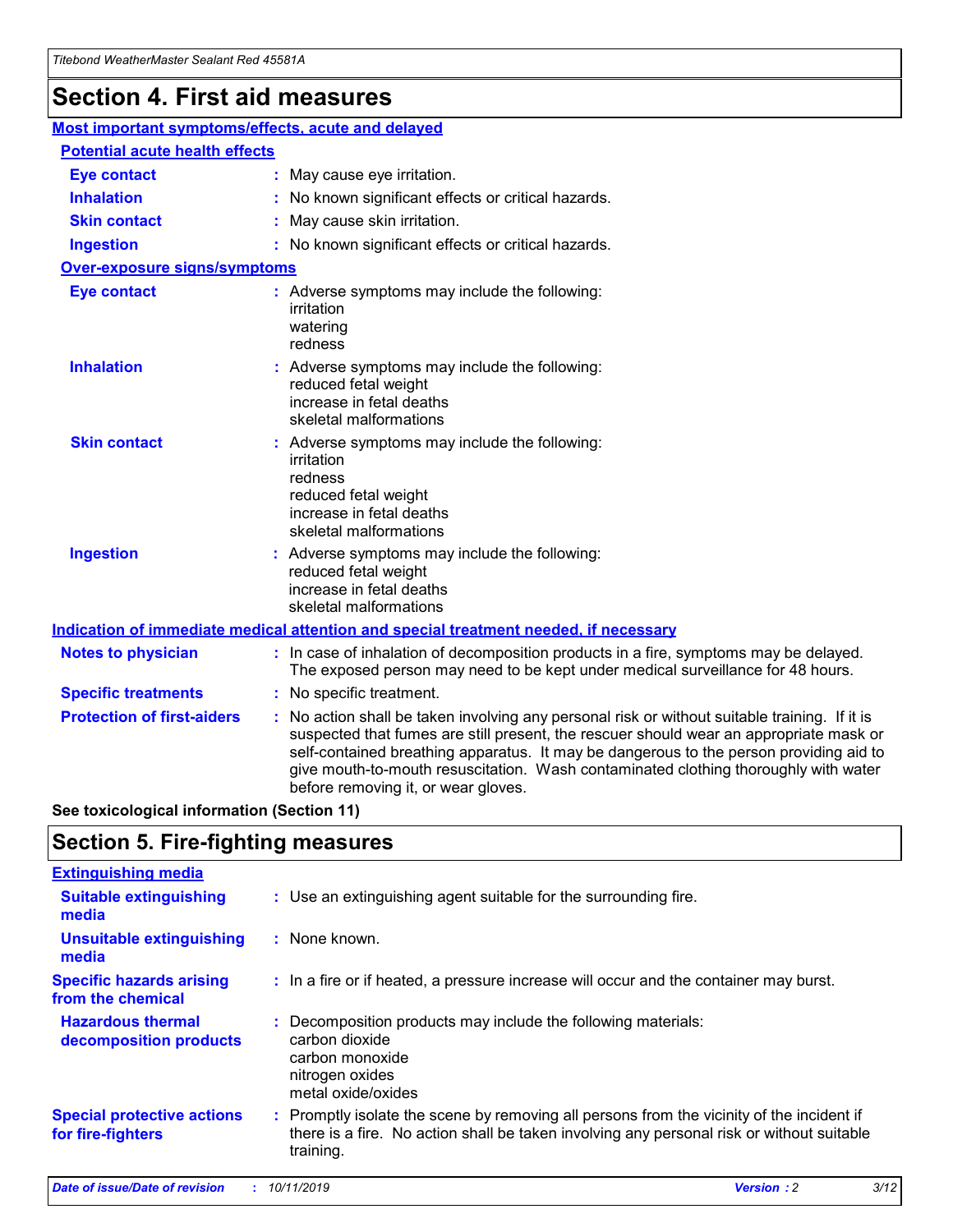### **Section 5. Fire-fighting measures**

**Special protective equipment for fire-fighters** Fire-fighters should wear appropriate protective equipment and self-contained breathing **:** apparatus (SCBA) with a full face-piece operated in positive pressure mode.

### **Section 6. Accidental release measures**

#### **Personal precautions, protective equipment and emergency procedures**

| For non-emergency<br>personnel                               | : No action shall be taken involving any personal risk or without suitable training.<br>Evacuate surrounding areas. Keep unnecessary and unprotected personnel from<br>entering. Do not touch or walk through spilled material. Avoid breathing vapor or mist.<br>Provide adequate ventilation. Wear appropriate respirator when ventilation is<br>inadequate. Put on appropriate personal protective equipment.                                                                                                                                                                                                                                                                                             |
|--------------------------------------------------------------|--------------------------------------------------------------------------------------------------------------------------------------------------------------------------------------------------------------------------------------------------------------------------------------------------------------------------------------------------------------------------------------------------------------------------------------------------------------------------------------------------------------------------------------------------------------------------------------------------------------------------------------------------------------------------------------------------------------|
|                                                              | For emergency responders : If specialized clothing is required to deal with the spillage, take note of any information in<br>Section 8 on suitable and unsuitable materials. See also the information in "For non-<br>emergency personnel".                                                                                                                                                                                                                                                                                                                                                                                                                                                                  |
| <b>Environmental precautions</b>                             | : Avoid dispersal of spilled material and runoff and contact with soil, waterways, drains<br>and sewers. Inform the relevant authorities if the product has caused environmental<br>pollution (sewers, waterways, soil or air).                                                                                                                                                                                                                                                                                                                                                                                                                                                                              |
| <b>Methods and materials for containment and cleaning up</b> |                                                                                                                                                                                                                                                                                                                                                                                                                                                                                                                                                                                                                                                                                                              |
| <b>Small spill</b>                                           | : Stop leak if without risk. Move containers from spill area. Dilute with water and mop up<br>if water-soluble. Alternatively, or if water-insoluble, absorb with an inert dry material and<br>place in an appropriate waste disposal container. Dispose of via a licensed waste<br>disposal contractor.                                                                                                                                                                                                                                                                                                                                                                                                     |
| <b>Large spill</b>                                           | : Stop leak if without risk. Move containers from spill area. Approach release from<br>upwind. Prevent entry into sewers, water courses, basements or confined areas. Wash<br>spillages into an effluent treatment plant or proceed as follows. Contain and collect<br>spillage with non-combustible, absorbent material e.g. sand, earth, vermiculite or<br>diatomaceous earth and place in container for disposal according to local regulations<br>(see Section 13). Dispose of via a licensed waste disposal contractor. Contaminated<br>absorbent material may pose the same hazard as the spilled product. Note: see<br>Section 1 for emergency contact information and Section 13 for waste disposal. |

## **Section 7. Handling and storage**

| <b>Precautions for safe handling</b>                                             |                                                                                                                                                                                                                                                                                                                                                                                                                                                                                                                                                                                                                                                                                                                                                                                                                                                  |
|----------------------------------------------------------------------------------|--------------------------------------------------------------------------------------------------------------------------------------------------------------------------------------------------------------------------------------------------------------------------------------------------------------------------------------------------------------------------------------------------------------------------------------------------------------------------------------------------------------------------------------------------------------------------------------------------------------------------------------------------------------------------------------------------------------------------------------------------------------------------------------------------------------------------------------------------|
| <b>Protective measures</b>                                                       | : Put on appropriate personal protective equipment (see Section 8). Persons with a<br>history of skin sensitization problems should not be employed in any process in which<br>this product is used. Avoid exposure - obtain special instructions before use. Avoid<br>exposure during pregnancy. Do not handle until all safety precautions have been read<br>and understood. Do not get in eyes or on skin or clothing. Do not ingest. Avoid<br>breathing vapor or mist. If during normal use the material presents a respiratory hazard,<br>use only with adequate ventilation or wear appropriate respirator. Keep in the original<br>container or an approved alternative made from a compatible material, kept tightly<br>closed when not in use. Empty containers retain product residue and can be hazardous.<br>Do not reuse container. |
| <b>Advice on general</b><br>occupational hygiene                                 | : Eating, drinking and smoking should be prohibited in areas where this material is<br>handled, stored and processed. Workers should wash hands and face before eating,<br>drinking and smoking. Remove contaminated clothing and protective equipment before<br>entering eating areas. See also Section 8 for additional information on hygiene<br>measures.                                                                                                                                                                                                                                                                                                                                                                                                                                                                                    |
| <b>Conditions for safe storage,</b><br>including any<br><b>incompatibilities</b> | Store between the following temperatures: 0 to 120 $\degree$ C (32 to 248 $\degree$ F). Store in<br>accordance with local regulations. Store in original container protected from direct<br>sunlight in a dry, cool and well-ventilated area, away from incompatible materials (see<br>Section 10) and food and drink. Store locked up. Keep container tightly closed and<br>sealed until ready for use. Containers that have been opened must be carefully<br>resealed and kept upright to prevent leakage. Do not store in unlabeled containers.<br>Use appropriate containment to avoid environmental contamination. See Section 10 for<br>incompatible materials before handling or use.                                                                                                                                                     |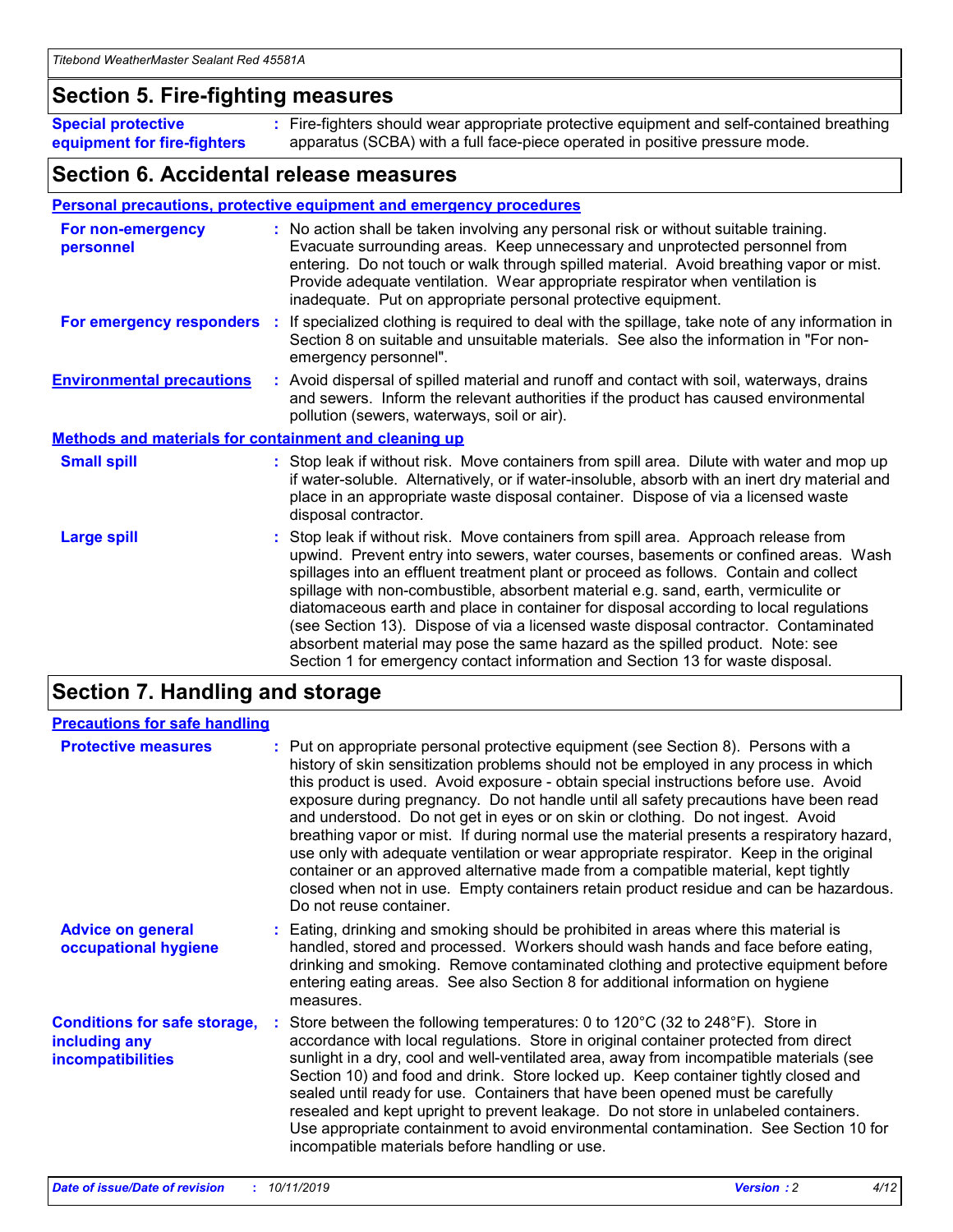## **Section 8. Exposure controls/personal protection**

#### **Control parameters**

#### **Occupational exposure limits**

| <b>Ingredient name</b>                               |    |                        | <b>Exposure limits</b>                                                                                                                                                                                                                                                                                                                                                                                                                                                                                                                                                                                                 |
|------------------------------------------------------|----|------------------------|------------------------------------------------------------------------------------------------------------------------------------------------------------------------------------------------------------------------------------------------------------------------------------------------------------------------------------------------------------------------------------------------------------------------------------------------------------------------------------------------------------------------------------------------------------------------------------------------------------------------|
| 3-aminopropyltriethoxysilane<br>Dibutyltin dilaurate |    |                        | None.<br>ACGIH TLV (United States, 3/2019). Absorbed through skin.<br>Notes: as Sn<br>TWA: $0.1 \text{ mg/m}^3$ , (as Sn) 8 hours.<br>STEL: 0.2 mg/m <sup>3</sup> , (as Sn) 15 minutes.<br>NIOSH REL (United States, 10/2016). Absorbed through skin.<br>Notes: as Sn<br>TWA: 0.1 mg/m <sup>3</sup> , (as Sn) 10 hours.<br>OSHA PEL (United States, 5/2018). Notes: as Sn<br>TWA: $0.1 \text{ mg/m}^3$ , (as Sn) 8 hours.<br>OSHA PEL 1989 (United States, 3/1989). Absorbed through skin.<br>Notes: measured as Sn<br>TWA: 0.1 mg/m <sup>3</sup> , (measured as Sn) 8 hours. Form: Organic                            |
| <b>Appropriate engineering</b><br>controls           |    |                        | : If user operations generate dust, fumes, gas, vapor or mist, use process enclosures,<br>local exhaust ventilation or other engineering controls to keep worker exposure to<br>airborne contaminants below any recommended or statutory limits.                                                                                                                                                                                                                                                                                                                                                                       |
| <b>Environmental exposure</b><br>controls            |    |                        | Emissions from ventilation or work process equipment should be checked to ensure<br>they comply with the requirements of environmental protection legislation. In some<br>cases, fume scrubbers, filters or engineering modifications to the process equipment<br>will be necessary to reduce emissions to acceptable levels.                                                                                                                                                                                                                                                                                          |
| <b>Individual protection measures</b>                |    |                        |                                                                                                                                                                                                                                                                                                                                                                                                                                                                                                                                                                                                                        |
| <b>Hygiene measures</b>                              |    |                        | : Wash hands, forearms and face thoroughly after handling chemical products, before<br>eating, smoking and using the lavatory and at the end of the working period.<br>Appropriate techniques should be used to remove potentially contaminated clothing.<br>Contaminated work clothing should not be allowed out of the workplace. Wash<br>contaminated clothing before reusing. Ensure that eyewash stations and safety<br>showers are close to the workstation location.                                                                                                                                            |
| <b>Eye/face protection</b>                           |    |                        | : Safety eyewear complying with an approved standard should be used when a risk<br>assessment indicates this is necessary to avoid exposure to liquid splashes, mists,<br>gases or dusts. If contact is possible, the following protection should be worn, unless<br>the assessment indicates a higher degree of protection: chemical splash goggles.                                                                                                                                                                                                                                                                  |
| <b>Skin protection</b>                               |    |                        |                                                                                                                                                                                                                                                                                                                                                                                                                                                                                                                                                                                                                        |
| <b>Hand protection</b>                               |    |                        | : Chemical-resistant, impervious gloves complying with an approved standard should be<br>worn at all times when handling chemical products if a risk assessment indicates this is<br>necessary. Considering the parameters specified by the glove manufacturer, check<br>during use that the gloves are still retaining their protective properties. It should be<br>noted that the time to breakthrough for any glove material may be different for different<br>glove manufacturers. In the case of mixtures, consisting of several substances, the<br>protection time of the gloves cannot be accurately estimated. |
| <b>Body protection</b>                               |    | handling this product. | Personal protective equipment for the body should be selected based on the task being<br>performed and the risks involved and should be approved by a specialist before                                                                                                                                                                                                                                                                                                                                                                                                                                                |
| <b>Other skin protection</b>                         |    |                        | : Appropriate footwear and any additional skin protection measures should be selected<br>based on the task being performed and the risks involved and should be approved by a<br>specialist before handling this product.                                                                                                                                                                                                                                                                                                                                                                                              |
| <b>Respiratory protection</b>                        | ÷. | aspects of use.        | Based on the hazard and potential for exposure, select a respirator that meets the<br>appropriate standard or certification. Respirators must be used according to a<br>respiratory protection program to ensure proper fitting, training, and other important                                                                                                                                                                                                                                                                                                                                                         |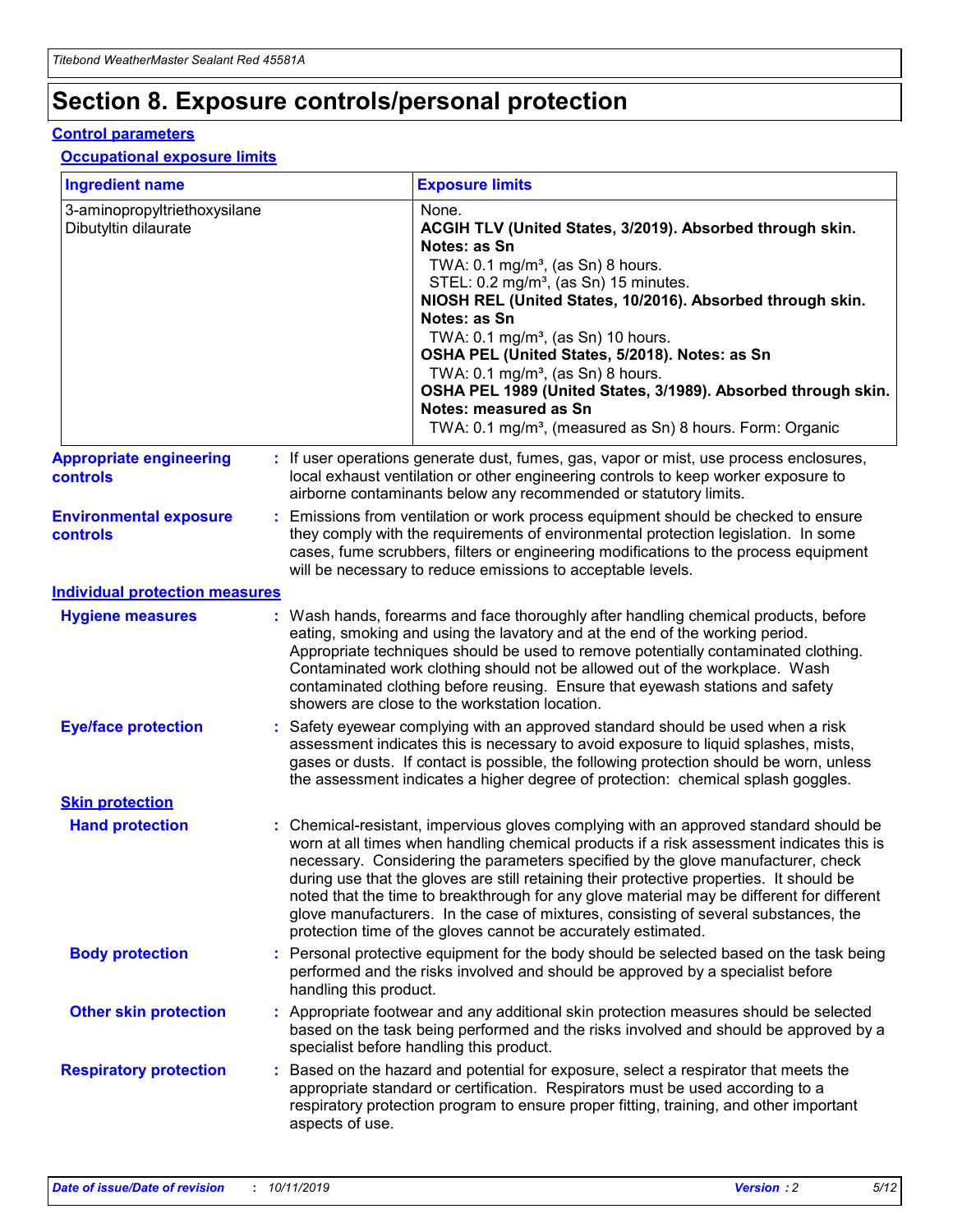### **Section 9. Physical and chemical properties**

#### **Appearance**

| <b>Physical state</b>                             | : Liquid. [Paste.]                                                |
|---------------------------------------------------|-------------------------------------------------------------------|
| Color                                             | $:$ Red.                                                          |
| Odor                                              | : None [Slight]                                                   |
| <b>Odor threshold</b>                             | : Not available.                                                  |
| рH                                                | : Not applicable.                                                 |
| <b>Melting point</b>                              | : Not available.                                                  |
| <b>Boiling point</b>                              | : $>100^{\circ}$ C ( $>212^{\circ}$ F)                            |
| <b>Flash point</b>                                | : Closed cup: $>200^{\circ}$ C ( $>392^{\circ}$ F) [Setaflash.]   |
| <b>Evaporation rate</b>                           | $:$ <1 (butyl acetate = 1)                                        |
| <b>Flammability (solid, gas)</b>                  | : Not available.                                                  |
| Lower and upper explosive<br>(flammable) limits   | : Not available.                                                  |
| <b>VOC (less water, less</b><br>exempt solvents)  | $: 0$ g/l                                                         |
| <b>Volatility</b>                                 | $: 0\%$ (w/w)                                                     |
| <b>Vapor density</b>                              | : Not available.                                                  |
| <b>Relative density</b>                           | : 1.4329                                                          |
| <b>Solubility</b>                                 | : Insoluble in the following materials: cold water and hot water. |
| <b>Solubility in water</b>                        | : Not available.                                                  |
| <b>Partition coefficient: n-</b><br>octanol/water | : Not available.                                                  |
| <b>Auto-ignition temperature</b>                  | $:$ Not available.                                                |
| <b>Decomposition temperature</b>                  | : Not available.                                                  |
| <b>Viscosity</b>                                  | : Not available.                                                  |

## **Section 10. Stability and reactivity**

| <b>Reactivity</b>                            |    | : No specific test data related to reactivity available for this product or its ingredients.            |
|----------------------------------------------|----|---------------------------------------------------------------------------------------------------------|
| <b>Chemical stability</b>                    |    | : The product is stable.                                                                                |
| <b>Possibility of hazardous</b><br>reactions |    | : Under normal conditions of storage and use, hazardous reactions will not occur.                       |
| <b>Conditions to avoid</b>                   |    | : No specific data.                                                                                     |
| <b>Incompatible materials</b>                | ٠. | No specific data.                                                                                       |
| <b>Hazardous decomposition</b><br>products   | ÷. | Under normal conditions of storage and use, hazardous decomposition products should<br>not be produced. |

## **Section 11. Toxicological information**

#### **Information on toxicological effects**

#### **Acute toxicity**

| <b>Product/ingredient name</b> | <b>Result</b>           | <b>Species</b> | <b>Dose</b>                | <b>Exposure</b> |
|--------------------------------|-------------------------|----------------|----------------------------|-----------------|
| 3-aminopropyltriethoxysilane   | <b>ILD50 Dermal</b>     | Rabbit         | 4.29 g/kg                  |                 |
| Dibutyltin dilaurate           | ILD50 Oral<br>LD50 Oral | Rat<br>Rat     | $1.57$ g/kg<br>175 $mg/kg$ |                 |
|                                |                         |                |                            |                 |

**Irritation/Corrosion**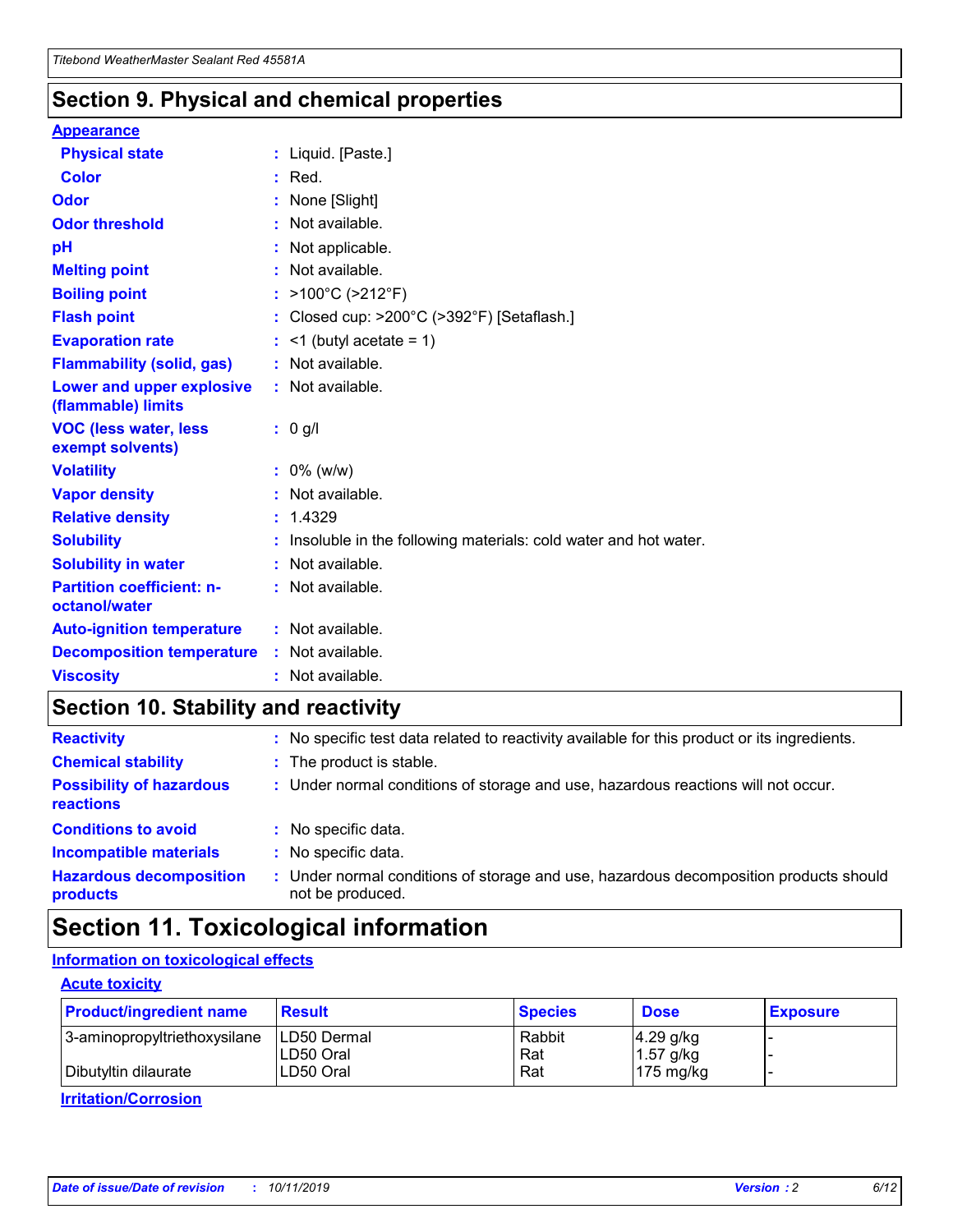## **Section 11. Toxicological information**

| <b>Product/ingredient name</b> | <b>Result</b>            | <b>Species</b> | <b>Score</b> | <b>Exposure</b>     | <b>Observation</b> |
|--------------------------------|--------------------------|----------------|--------------|---------------------|--------------------|
| 3-aminopropyltriethoxysilane   | Eyes - Mild irritant     | Rabbit         |              | $100 \text{ mg}$    |                    |
|                                | Eyes - Severe irritant   | Rabbit         |              | 24 hours 750        |                    |
|                                |                          |                |              | ug                  |                    |
|                                | Skin - Severe irritant   | Rabbit         |              | 24 hours 5          |                    |
|                                |                          |                |              | mq                  |                    |
| Dibutyltin dilaurate           | Eyes - Moderate irritant | Rabbit         |              | <b>24 hours 100</b> |                    |
|                                | Skin - Severe irritant   | Rabbit         |              | mg<br>500 mg        |                    |
|                                |                          |                |              |                     |                    |

#### **Sensitization**

Not available.

#### **Mutagenicity**

Not available.

#### **Carcinogenicity**

Not available.

#### **Reproductive toxicity**

Not available.

#### **Teratogenicity**

Not available.

#### **Specific target organ toxicity (single exposure)**

Not available.

#### **Specific target organ toxicity (repeated exposure)**

| <b>Name</b>                                                                  |                                                                                                                             | <b>Category</b> | <b>Route of</b><br>exposure  | <b>Target organs</b> |
|------------------------------------------------------------------------------|-----------------------------------------------------------------------------------------------------------------------------|-----------------|------------------------------|----------------------|
| Dibutyltin dilaurate                                                         |                                                                                                                             | Category 1      | $\qquad \qquad \blacksquare$ | respiratory system   |
| <b>Aspiration hazard</b><br>Not available.                                   |                                                                                                                             |                 |                              |                      |
| <b>Information on the likely</b><br>routes of exposure                       | : Not available.                                                                                                            |                 |                              |                      |
| <b>Potential acute health effects</b>                                        |                                                                                                                             |                 |                              |                      |
| <b>Eye contact</b>                                                           | : May cause eye irritation.                                                                                                 |                 |                              |                      |
| <b>Inhalation</b>                                                            | : No known significant effects or critical hazards.                                                                         |                 |                              |                      |
| <b>Skin contact</b>                                                          | : May cause skin irritation.                                                                                                |                 |                              |                      |
| <b>Ingestion</b>                                                             | : No known significant effects or critical hazards.                                                                         |                 |                              |                      |
| Symptoms related to the physical, chemical and toxicological characteristics |                                                                                                                             |                 |                              |                      |
| <b>Eye contact</b>                                                           | : Adverse symptoms may include the following:<br>irritation<br>watering<br>redness                                          |                 |                              |                      |
| <b>Inhalation</b>                                                            | : Adverse symptoms may include the following:<br>reduced fetal weight<br>increase in fetal deaths<br>skeletal malformations |                 |                              |                      |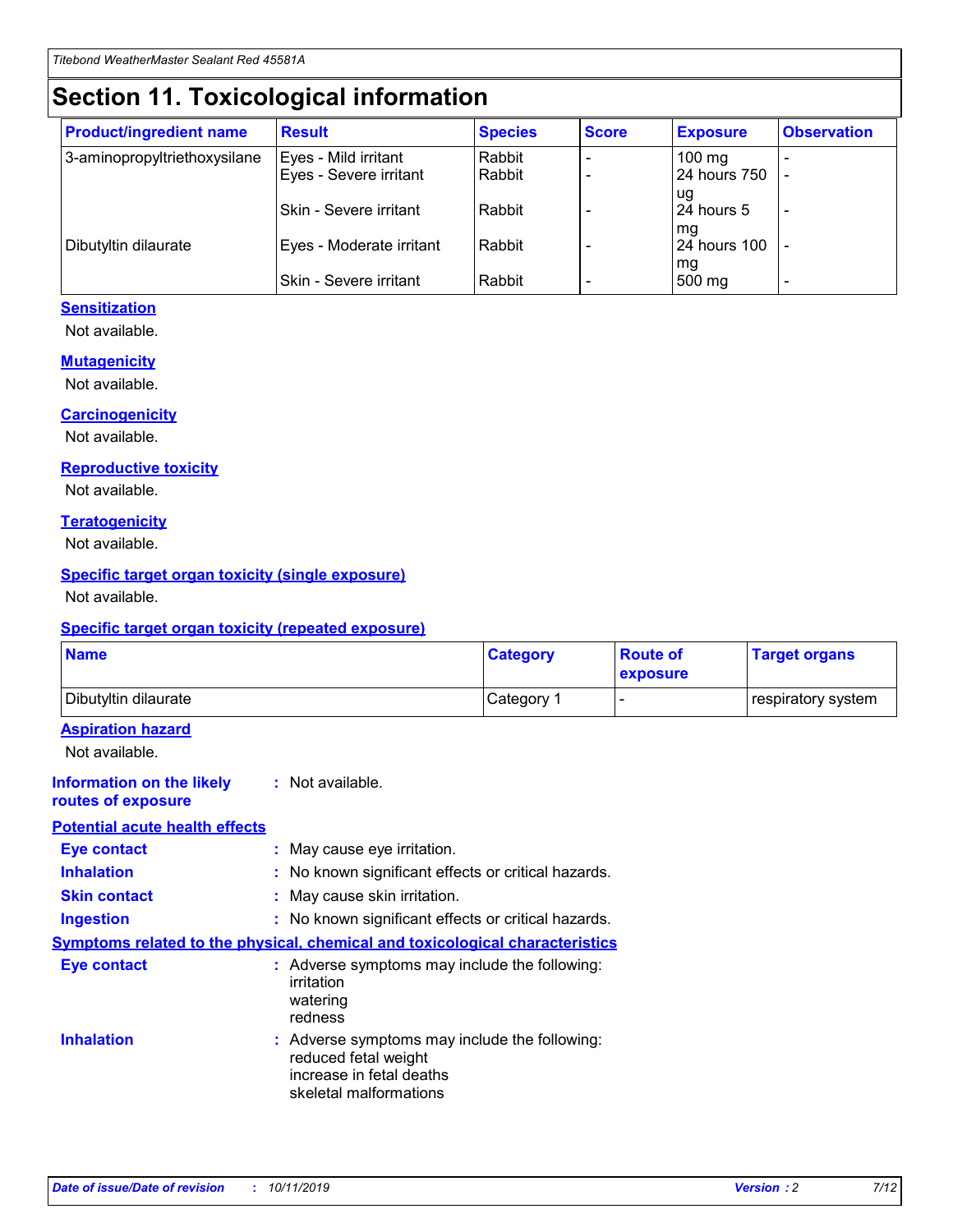## **Section 11. Toxicological information**

| <b>Skin contact</b>                     | : Adverse symptoms may include the following:<br>irritation<br>redness<br>reduced fetal weight<br>increase in fetal deaths<br>skeletal malformations |
|-----------------------------------------|------------------------------------------------------------------------------------------------------------------------------------------------------|
| <b>Ingestion</b>                        | : Adverse symptoms may include the following:<br>reduced fetal weight<br>increase in fetal deaths<br>skeletal malformations                          |
|                                         | Delayed and immediate effects and also chronic effects from short and long term exposure                                                             |
| <b>Short term exposure</b>              |                                                                                                                                                      |
| <b>Potential immediate</b><br>effects   | : Not available.                                                                                                                                     |
| <b>Potential delayed effects</b>        | : Not available.                                                                                                                                     |
| <b>Long term exposure</b>               |                                                                                                                                                      |
| <b>Potential immediate</b><br>effects   | : Not available.                                                                                                                                     |
| <b>Potential delayed effects</b>        | : Not available.                                                                                                                                     |
| <b>Potential chronic health effects</b> |                                                                                                                                                      |
| Not available.                          |                                                                                                                                                      |
| <b>General</b>                          | : Once sensitized, a severe allergic reaction may occur when subsequently exposed to<br>very low levels.                                             |
| <b>Carcinogenicity</b>                  | : No known significant effects or critical hazards.                                                                                                  |
| <b>Mutagenicity</b>                     | No known significant effects or critical hazards.                                                                                                    |
| <b>Teratogenicity</b>                   | May damage the unborn child.                                                                                                                         |
| <b>Developmental effects</b>            | No known significant effects or critical hazards.                                                                                                    |
| <b>Fertility effects</b>                | : May damage fertility.                                                                                                                              |
| <b>Numerical measures of toxicity</b>   |                                                                                                                                                      |
| <b>Acute toxicity estimates</b>         |                                                                                                                                                      |
|                                         |                                                                                                                                                      |

Not available.

## **Section 12. Ecological information**

#### **Toxicity**

| <b>Product/ingredient name</b> | <b>Result</b>                     | <b>Species</b>                       | <b>Exposure</b> |
|--------------------------------|-----------------------------------|--------------------------------------|-----------------|
| Dibutyltin dilaurate           | Chronic EC10 > 2 mg/l Fresh water | Algae - Scenedesmus<br>I subspicatus | l 96 hours i    |

#### **Persistence and degradability**

| <b>Product/ingredient name</b> | <b>Test</b>                                                                    | <b>Result</b>  |  | <b>Dose</b>       | <b>Inoculum</b>         |
|--------------------------------|--------------------------------------------------------------------------------|----------------|--|-------------------|-------------------------|
| Dibutyltin dilaurate           | OECD 301F<br>Ready<br>Biodegradability -<br>Manometric<br>Respirometry<br>Test | 23 % - 28 days |  |                   |                         |
| <b>Product/ingredient name</b> | <b>Aquatic half-life</b>                                                       |                |  | <b>Photolysis</b> | <b>Biodegradability</b> |
| Dibutyltin dilaurate           |                                                                                |                |  |                   | Inherent                |

#### **Bioaccumulative potential**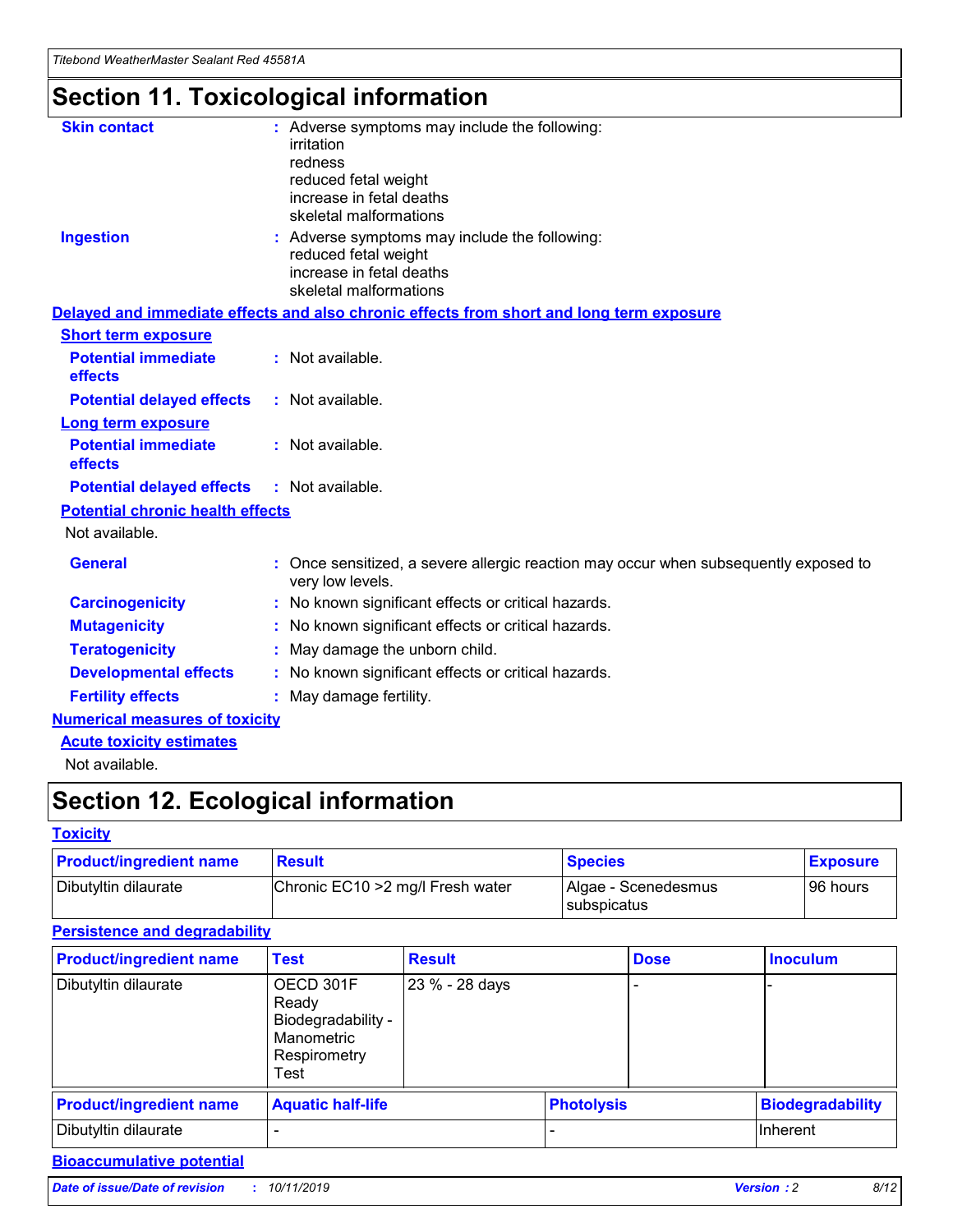## **Section 12. Ecological information**

| <b>Product/ingredient name</b> | $LoaPow$ | <b>BCF</b> | <b>Potential</b> |
|--------------------------------|----------|------------|------------------|
| 3-aminopropyltriethoxysilane   | 1.7      | 3.4        | low              |
| Dibutyltin dilaurate           | 4.44     | 2.91       | low              |

#### **Mobility in soil**

| <b>Soil/water partition</b><br>coefficient (K <sub>oc</sub> ) | : Not available.                                    |
|---------------------------------------------------------------|-----------------------------------------------------|
| <b>Other adverse effects</b>                                  | : No known significant effects or critical hazards. |

### **Section 13. Disposal considerations**

| <b>Disposal methods</b> |  |  |
|-------------------------|--|--|

**Disposal methods** : The generation of waste should be avoided or minimized wherever possible. Disposal of this product, solutions and any by-products should at all times comply with the requirements of environmental protection and waste disposal legislation and any regional local authority requirements. Dispose of surplus and non-recyclable products via a licensed waste disposal contractor. Waste should not be disposed of untreated to the sewer unless fully compliant with the requirements of all authorities with jurisdiction. Waste packaging should be recycled. Incineration or landfill should only be considered when recycling is not feasible. This material and its container must be disposed of in a safe way. Care should be taken when handling emptied containers that have not been cleaned or rinsed out. Empty containers or liners may retain some product residues. Avoid dispersal of spilled material and runoff and contact with soil, waterways, drains and sewers.

## **Section 14. Transport information**

|                                      | <b>DOT</b><br><b>Classification</b> | <b>TDG</b><br><b>Classification</b> | <b>Mexico</b><br><b>Classification</b> | <b>ADR/RID</b>           | <b>IMDG</b>              | <b>IATA</b>    |
|--------------------------------------|-------------------------------------|-------------------------------------|----------------------------------------|--------------------------|--------------------------|----------------|
| <b>UN number</b>                     | Not regulated.                      | Not regulated.                      | Not regulated.                         | Not regulated.           | Not regulated.           | Not regulated. |
| <b>UN proper</b><br>shipping name    |                                     |                                     |                                        |                          |                          |                |
| <b>Transport</b><br>hazard class(es) | $\overline{\phantom{a}}$            | $\overline{\phantom{0}}$            | $\overline{\phantom{0}}$               | $\overline{\phantom{0}}$ | $\overline{\phantom{0}}$ | $\blacksquare$ |
| <b>Packing group</b>                 | $\overline{\phantom{a}}$            |                                     |                                        |                          | -                        |                |
| <b>Environmental</b><br>hazards      | No.                                 | No.                                 | No.                                    | No.                      | No.                      | No.            |

## **Section 15. Regulatory information**

#### **U.S. Federal regulations**

#### **SARA 302/304**

#### **Composition/information on ingredients**

No products were found.

**SARA 304 RQ :** Not applicable.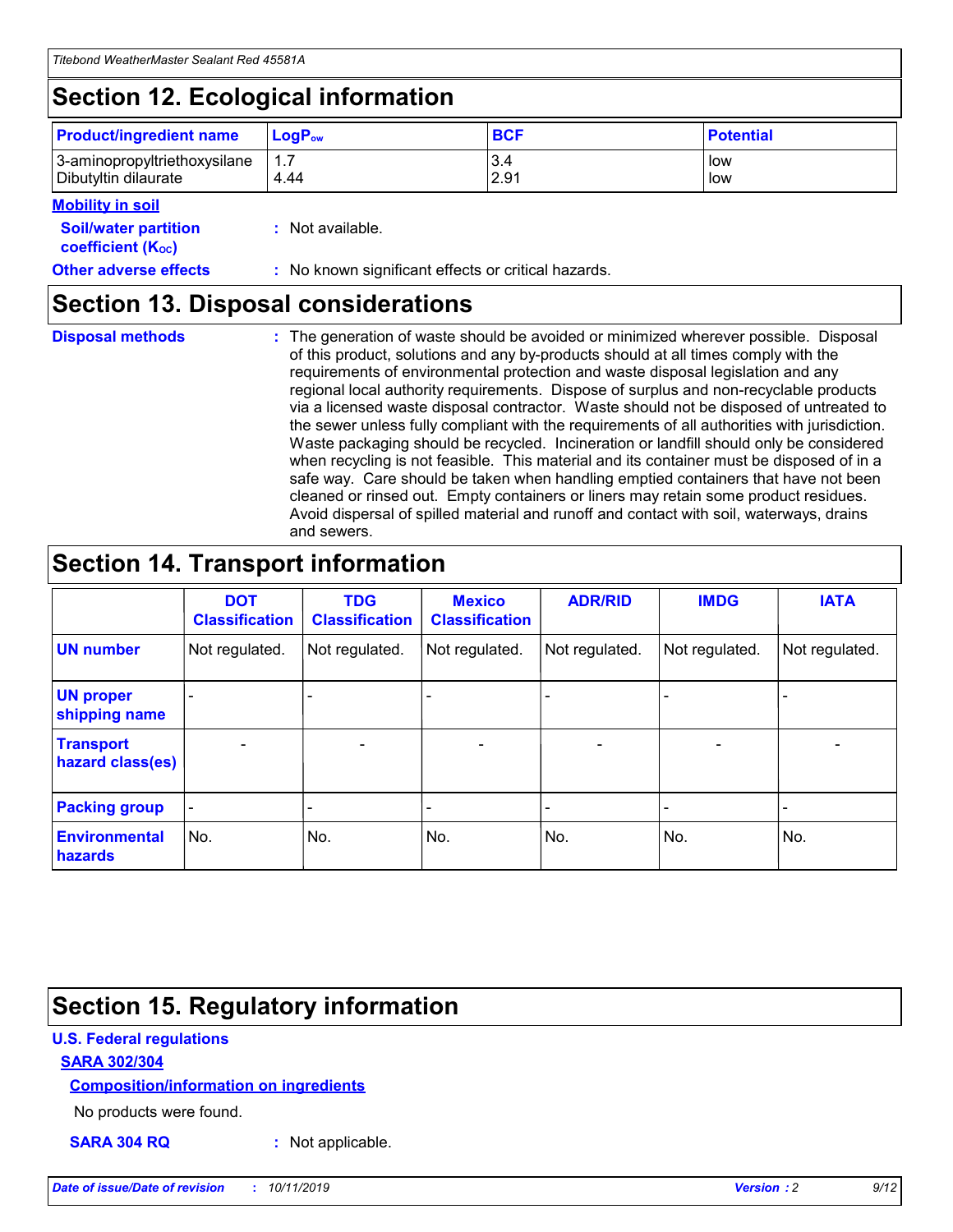## **Section 15. Regulatory information**

#### **SARA 311/312**

**Classification :** EYE IRRITATION - Category 2B SKIN SENSITIZATION - Category 1 TOXIC TO REPRODUCTION (Fertility) - Category 1B TOXIC TO REPRODUCTION (Unborn child) - Category 1B

#### **Composition/information on ingredients**

| <b>Name</b>                  | $\frac{9}{6}$ | <b>Classification</b>                                  |
|------------------------------|---------------|--------------------------------------------------------|
| 3-aminopropyltriethoxysilane | $\leq$ 3      | <b>FLAMMABLE LIQUIDS - Category 4</b>                  |
|                              |               | <b>ACUTE TOXICITY (oral) - Category 4</b>              |
|                              |               | SKIN IRRITATION - Category 2                           |
|                              |               | EYE IRRITATION - Category 2A                           |
| Dibutyltin dilaurate         | ≤0.3          | <b>ACUTE TOXICITY (oral) - Category 3</b>              |
|                              |               | SKIN CORROSION - Category 1C                           |
|                              |               | SERIOUS EYE DAMAGE - Category 1                        |
|                              |               | SKIN SENSITIZATION - Category 1                        |
|                              |               | <b>GERM CELL MUTAGENICITY - Category 2</b>             |
|                              |               | <b>TOXIC TO REPRODUCTION (Fertility) - Category 1B</b> |
|                              |               | TOXIC TO REPRODUCTION (Unborn child) - Category 1B     |
|                              |               | SPECIFIC TARGET ORGAN TOXICITY (REPEATED               |
|                              |               | EXPOSURE) (respiratory system) - Category 1            |

#### **State regulations**

| <b>Massachusetts</b> | : None of the components are listed. |
|----------------------|--------------------------------------|
| <b>New York</b>      | : None of the components are listed. |
| <b>New Jersey</b>    | : None of the components are listed. |
| <b>Pennsylvania</b>  | : None of the components are listed. |

#### **California Prop. 65**

**A** WARNING: This product can expose you to methanol, which is known to the State of California to cause birth defects or other reproductive harm. For more information go to www.P65Warnings.ca.gov.

| <b>Ingredient name</b> | No significant risk Maximum<br>level | acceptable dosage<br>level |
|------------------------|--------------------------------------|----------------------------|
| methanol               |                                      | Yes.                       |

#### **International regulations**

**Chemical Weapon Convention List Schedules I, II & III Chemicals** Not listed.

#### **Montreal Protocol**

Not listed.

**Stockholm Convention on Persistent Organic Pollutants**

Not listed.

#### **UNECE Aarhus Protocol on POPs and Heavy Metals**

Not listed.

#### **Inventory list**

### **China :** All components are listed or exempted.

**United States TSCA 8(b) inventory :** All components are active or exempted.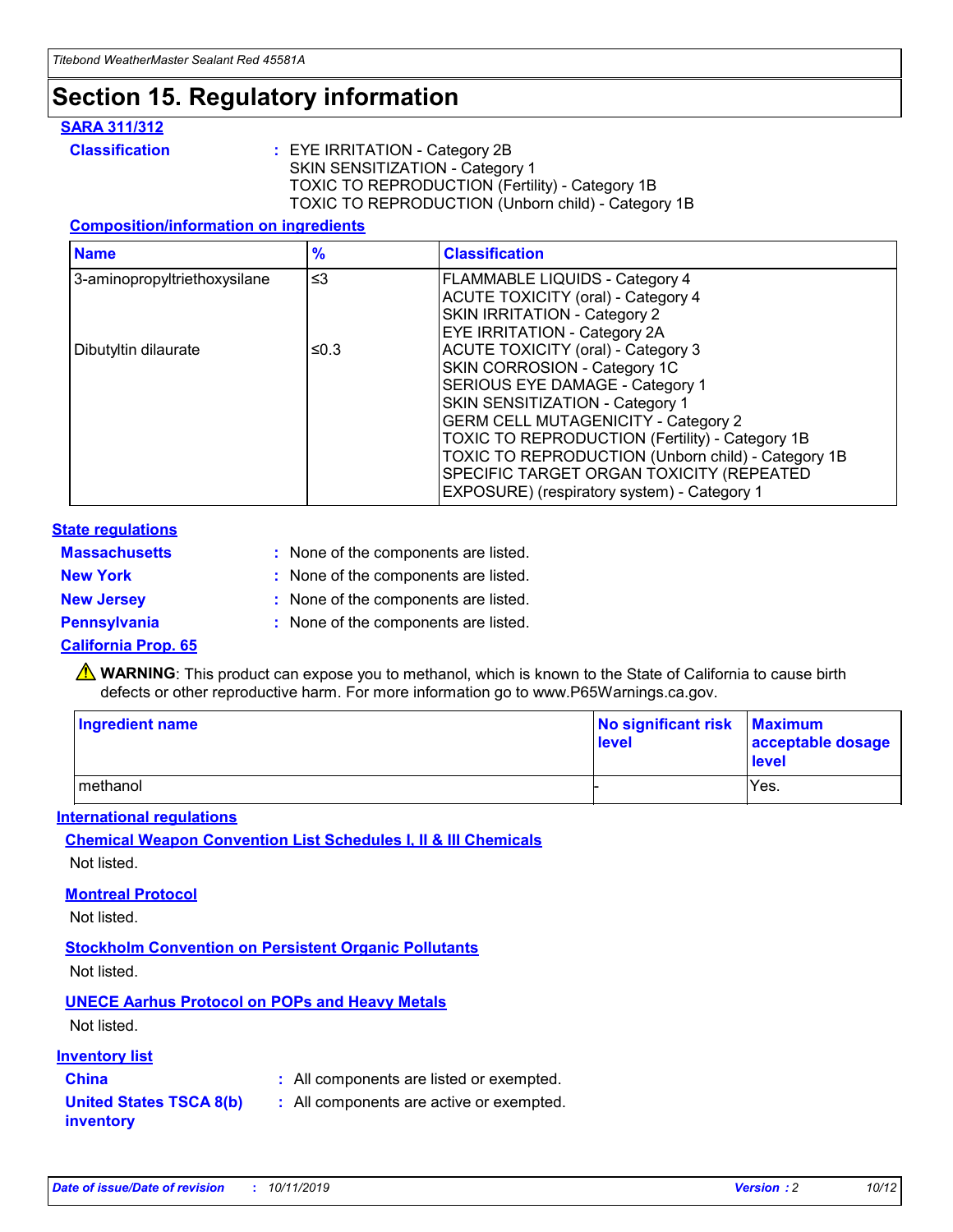## **Section 16. Other information**

**Hazardous Material Information System (U.S.A.)**



**Caution: HMIS® ratings are based on a 0-4 rating scale, with 0 representing minimal hazards or risks, and 4 representing significant hazards or risks. Although HMIS® ratings and the associated label are not required on SDSs or products leaving a facility under 29 CFR 1910.1200, the preparer may choose to provide them. HMIS® ratings are to be used with a fully implemented HMIS® program. HMIS® is a registered trademark and service mark of the American Coatings Association, Inc.**

**The customer is responsible for determining the PPE code for this material. For more information on HMIS® Personal Protective Equipment (PPE) codes, consult the HMIS® Implementation Manual.**

#### **National Fire Protection Association (U.S.A.)**



**Reprinted with permission from NFPA 704-2001, Identification of the Hazards of Materials for Emergency Response Copyright ©1997, National Fire Protection Association, Quincy, MA 02269. This reprinted material is not the complete and official position of the National Fire Protection Association, on the referenced subject which is represented only by the standard in its entirety.**

**Copyright ©2001, National Fire Protection Association, Quincy, MA 02269. This warning system is intended to be interpreted and applied only by properly trained individuals to identify fire, health and reactivity hazards of chemicals. The user is referred to certain limited number of chemicals with recommended classifications in NFPA 49 and NFPA 325, which would be used as a guideline only. Whether the chemicals are classified by NFPA or not, anyone using the 704 systems to classify chemicals does so at their own risk.**

#### **Procedure used to derive the classification**

|                                                                                                                    | <b>Classification</b>                                                                                                                                                                                                                                                                                                                                                                                                                                                                                                                                         | <b>Justification</b>                                                     |
|--------------------------------------------------------------------------------------------------------------------|---------------------------------------------------------------------------------------------------------------------------------------------------------------------------------------------------------------------------------------------------------------------------------------------------------------------------------------------------------------------------------------------------------------------------------------------------------------------------------------------------------------------------------------------------------------|--------------------------------------------------------------------------|
| EYE IRRITATION - Category 2B<br>SKIN SENSITIZATION - Category 1<br>TOXIC TO REPRODUCTION (Fertility) - Category 1B | TOXIC TO REPRODUCTION (Unborn child) - Category 1B                                                                                                                                                                                                                                                                                                                                                                                                                                                                                                            | Expert judgment<br>Expert judgment<br>Expert judgment<br>Expert judgment |
| <b>History</b>                                                                                                     |                                                                                                                                                                                                                                                                                                                                                                                                                                                                                                                                                               |                                                                          |
| <b>Date of printing</b>                                                                                            | : 4/22/2022                                                                                                                                                                                                                                                                                                                                                                                                                                                                                                                                                   |                                                                          |
| Date of issue/Date of<br>revision                                                                                  | : 10/11/2019                                                                                                                                                                                                                                                                                                                                                                                                                                                                                                                                                  |                                                                          |
| Date of previous issue                                                                                             | : 10/16/2020                                                                                                                                                                                                                                                                                                                                                                                                                                                                                                                                                  |                                                                          |
| <b>Version</b>                                                                                                     | $\therefore$ 2                                                                                                                                                                                                                                                                                                                                                                                                                                                                                                                                                |                                                                          |
| <b>Key to abbreviations</b>                                                                                        | $:$ ATE = Acute Toxicity Estimate<br><b>BCF</b> = Bioconcentration Factor<br>GHS = Globally Harmonized System of Classification and Labelling of Chemicals<br>IATA = International Air Transport Association<br>IBC = Intermediate Bulk Container<br><b>IMDG = International Maritime Dangerous Goods</b><br>LogPow = logarithm of the octanol/water partition coefficient<br>MARPOL = International Convention for the Prevention of Pollution From Ships, 1973<br>as modified by the Protocol of 1978. ("Marpol" = marine pollution)<br>UN = United Nations |                                                                          |